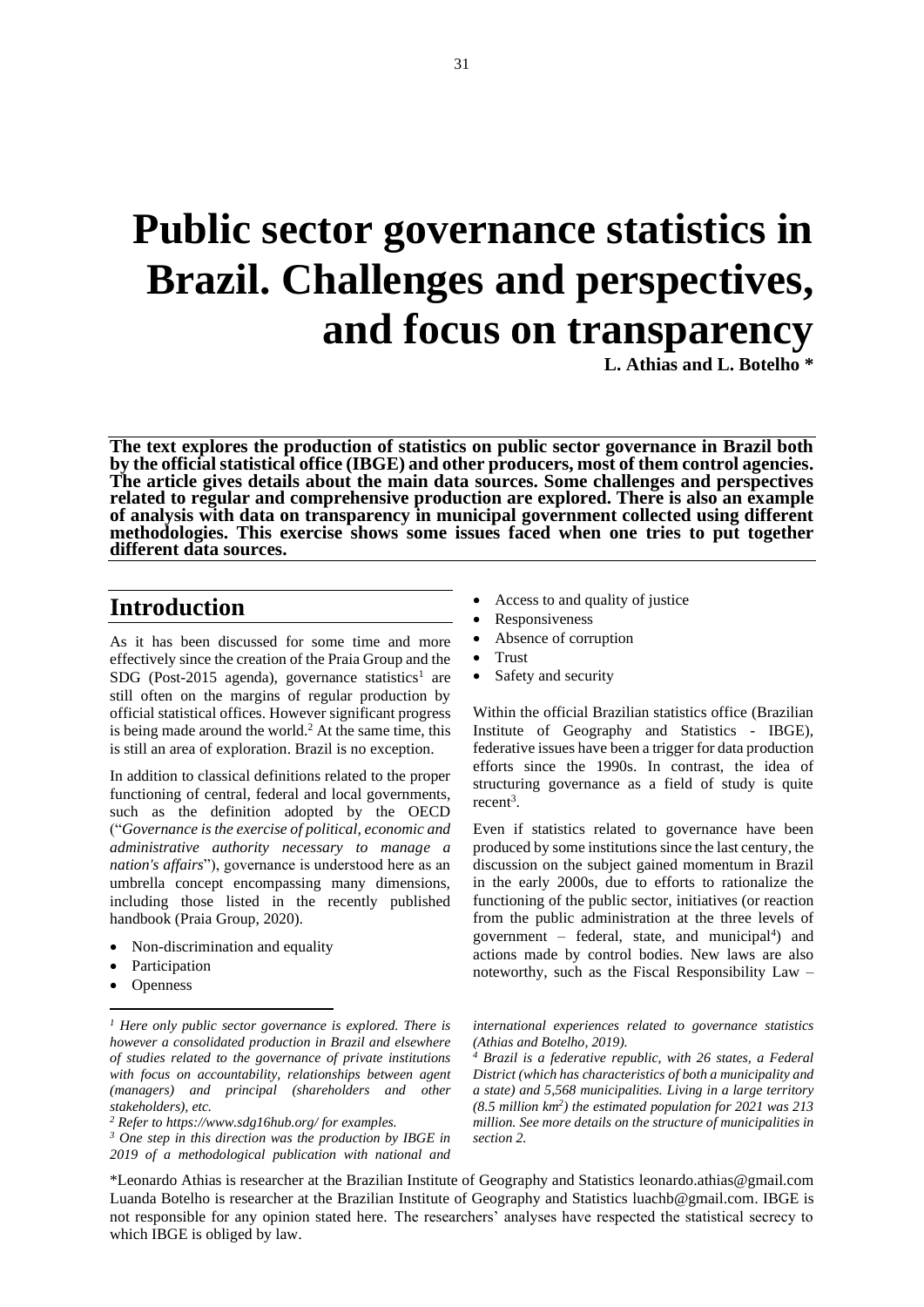05.04.2000 – and the Access to Information Law – 11.18.2011. At the beginning of the 2010s, efforts accelerated but seem to have lost momentum due to lack of focus and funding.

This contribution aims to present some aspects of the production of statistics related to governance in Brazil. In addition to this brief introduction, the article includes three sections. The first section outlines a brief history of the production of statistics related to the topic in Brazil. The second section focuses on IBGE statistical production. It provides more details about two of the main Brazilian governance data sources: the Survey of Basic Municipal Information (aka MUNIC) and the Survey of Basic State Information (aka ESTADIC). The third section includes an analysis using different investigations (data sources) on the topic of transparency, in order to articulate opportunities and challenges in this field of investigation. At the end, final considerations address perspectives for the topic in Brazil. The Appendix includes a list of acronyms and definitions.

# **A brief history of governance statistics in Brazil**

In Brazil and in the world, audit institutions stand out with a relevant role in defining criteria for (good) public sector governance. Likewise, they evaluate the compliance with laws in favor of transparency and other dimensions of governance. In this context, the Federal Court of Accounts - TCU, the Federal Public Prosecutor's Office - MPF and the Ministry of Transparency and Controller-General of the Union - CGU stand out. In addition to these institutions, it is worth mentioning the Regional Center for Studies on the Development of the Information Society - CETIC.br, with research related to electronic government. Next, we will summarize relevant data production from each of these institutions.

## **TCU (Tribunal das Contas da União; Federal Court of Accounts)**

As part of its mission to improve public administration for the benefit of society through external control, in 2013, TCU published a guide related to *Basic Governance principles*. This guide included good governance practices that could improve the performance of public bodies and entities, based on three mechanisms: leadership, strategy, and control (TCU, 2013).

In a progressive effort, the Court has been studying several governance dimensions, culminating in an integrated system. Between 2013 and 2018, TCU conducted surveys on governance and management in four distinct themes. The Public Organizational Governance Survey has assessed the degree of maturity (good practices) in the governance and management practice of federal public organizations. The most recent questionnaire (sent to federal public bodies) included the following dimensions: 1. Leadership; 2. Strategy; 3. Accountability; 4. People Management; 5. Information Technology Management; 6. Contract Management; 7. Core Activity Results.

#### Figure 1







*Note: Horizontal Axis: Fraud and Corruption Controls Weakness Index (0 - low … 1 - very high). Vertical Axis (panel a): Economic power (10 million to 1 trillion, log scale). Vertical Axis (panel B): Regulatory Power (0 - 100)*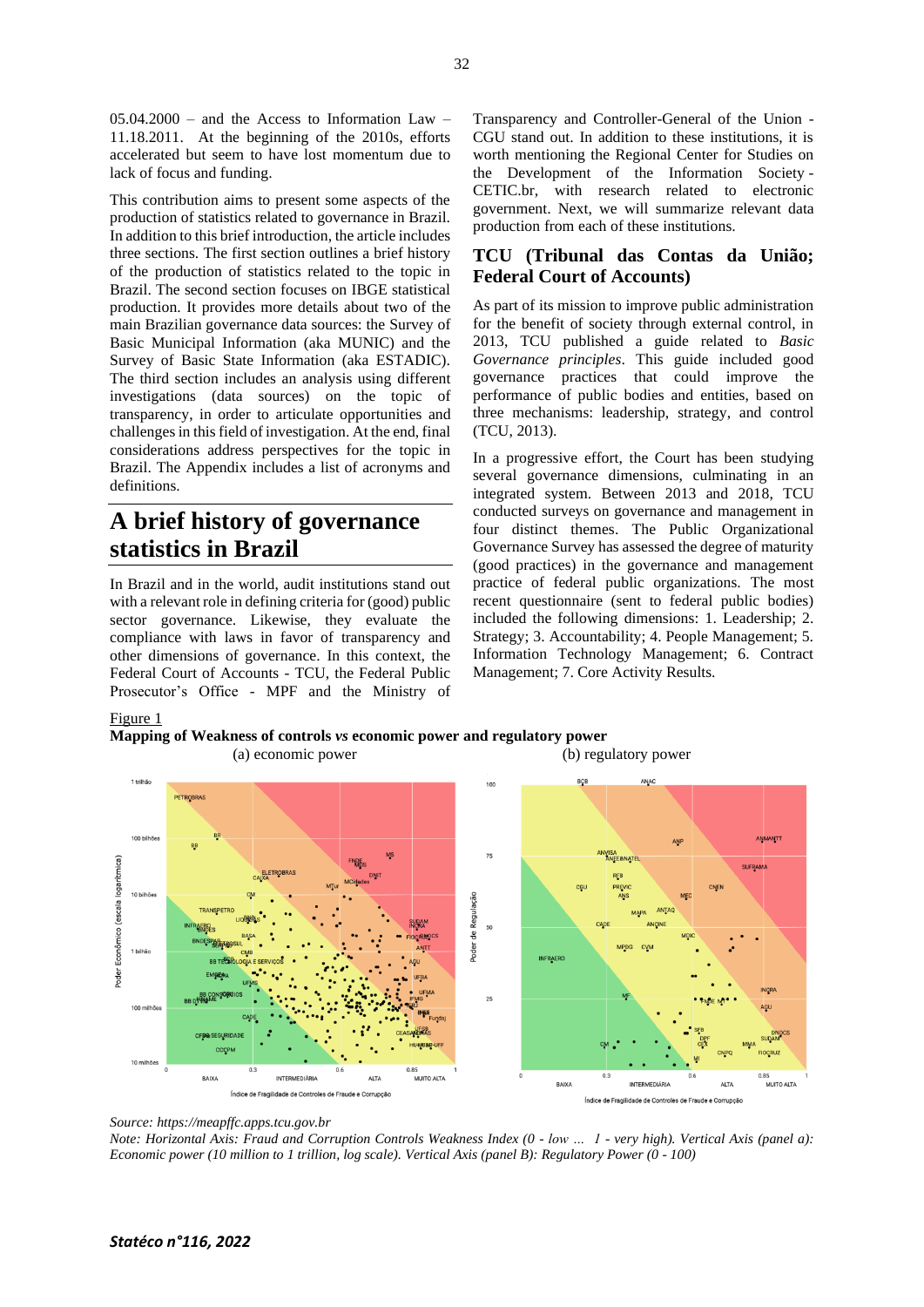Another tool on the TCU website is the Fraud and Corruption Controls Weakness Index Map (https://meapffc.apps.tcu.gov.br/). According to available metadata, 287 institutions of the federal executive power were evaluated to define how much each institution was exposed to the risk of fraud and corruption. To measure exposure to such risks, a set of controls was divided into five categories: appointment of managers; risk management and internal controls; ethics management and integrity program; internal audit; transparency and accountability. These five categories were then mapped and related to two characteristics that enable the calculation of the exposure map: (a) economic power, based on the General Budget of the Union and the Global Expenditure Plan; and (b) regulatory power, defined as the power to create rules or oversee the private sector. Figure 1 locates a set of federal governments in these bidimensional summaries.

This tool does not say to which year the data refer, but from the results it seems that the mapping was done from 2016 to 2018. For example, (a) highlights Petrobras (oil company - mixed economy company under state control) with strong economic power and low values in the Fraud and Corruption Controls Weakness Index. After a series of scandals involving this company in 2015/2016, one would then question the efficiency of an evaluation based on the presence/absence of structures/procedures. That is however a general deficiency of many such indicators that have no easy task to evaluate if governance mechanisms are working in practice inside a (public or private) company/administration.

## **CGU (Controladoria geral da União; Ministry of Transparency and Controller-General of the Union)**

To fulfill its mission to promote the improvement and transparency of public management, the Ministry of Transparency and Controller-General of the Union - CGU developed, as of 2015, the Transparent Brazil Scale (*Escala Brasil Transparente – EBT*), an assessment of the adequacy of federated levels of government (States, Federal District and municipalities) regarding the aspects of transparency required by law, in particular the Access to Information Law. There were two editions in 2015, and a third in 2016, with a sample of municipalities. In the most recent one, all states, the Federal District and 2,301 municipalities were investigated.

The Scale distinguishes between passive transparency, which is the provision of information to meet specific demands, and active transparency, when information is made available spontaneously. Each one corresponded to 50 % of the value of the final grade, which ranged from 0 to 10. Passive transparency was verified through the existence of a face-to-face service unit, website(s) providing access to electronic form, if there were requirements to carry out the requests, and finally, CGU technicians made three information requests to assess service quality.

The active transparency assessment incorporated aspects such as "verification of the publication of information on revenue and expenditure, tenders and contracts, administrative structure, public servants, monitoring of public works, among others" (CGU, 2016), that is, mandatory information according to the Access to Information Law and other legislation (such as the Fiscal Responsibility Law). CGU published full results on its website, with rankings and breakdowns, but has not updated the study since 2016.

## **MPF (Ministério Público Federal; Federal Public Prosecutor's Office)**

Based on the same laws that founded the Brazil Transparent Scale (EBT), the Federal Public Prosecutor's Office - MPF developed the National Transparency Ranking *(Ranking Nacional de Transparência - RNT*), which assesses compliance with national legislation in the disclosure and control of public spending, including taking judicial measures to correct flaws in states and municipalities. The diagnosis was carried out twice, in 2015 and 2016, and had a census nature, as it evaluated all 26 states, the Federal District and 5,568 municipalities.

The items evaluated were Internet transparency portal, revenue, expenditure, bids and contracts, reports, passive transparency, structure and type of contact, and good transparency practices. One important aspect that has been monitored was the existence and operation of a "Citizen Information System" (*Sistema de informações ao Cidadão* - SIC), including its electronic version (e-SIC).

The investigations carried out by MPF (National Transparency Ranking) and CGU (Brazil Transparency Scale) have a similar methodology. Both use their central and local staff personnel to evaluate the webpages of public administrations, but they differ in some respects: the content of the questionnaires and other aspects, for example, CGU sends requests and evaluates responses. In addition, only MPF investigated all municipalities (census).

## **CETIC.br (Centro Regional de Estudos para o Desenvolvimento da Sociedade da Informação; Regional Center for Studies on the Development of the Information Society)**

Regarding information and communication technology (ICT) infrastructure and policies at the public sector, the ICT Electronic Government Survey, by the Regional Center for Studies on the Development of the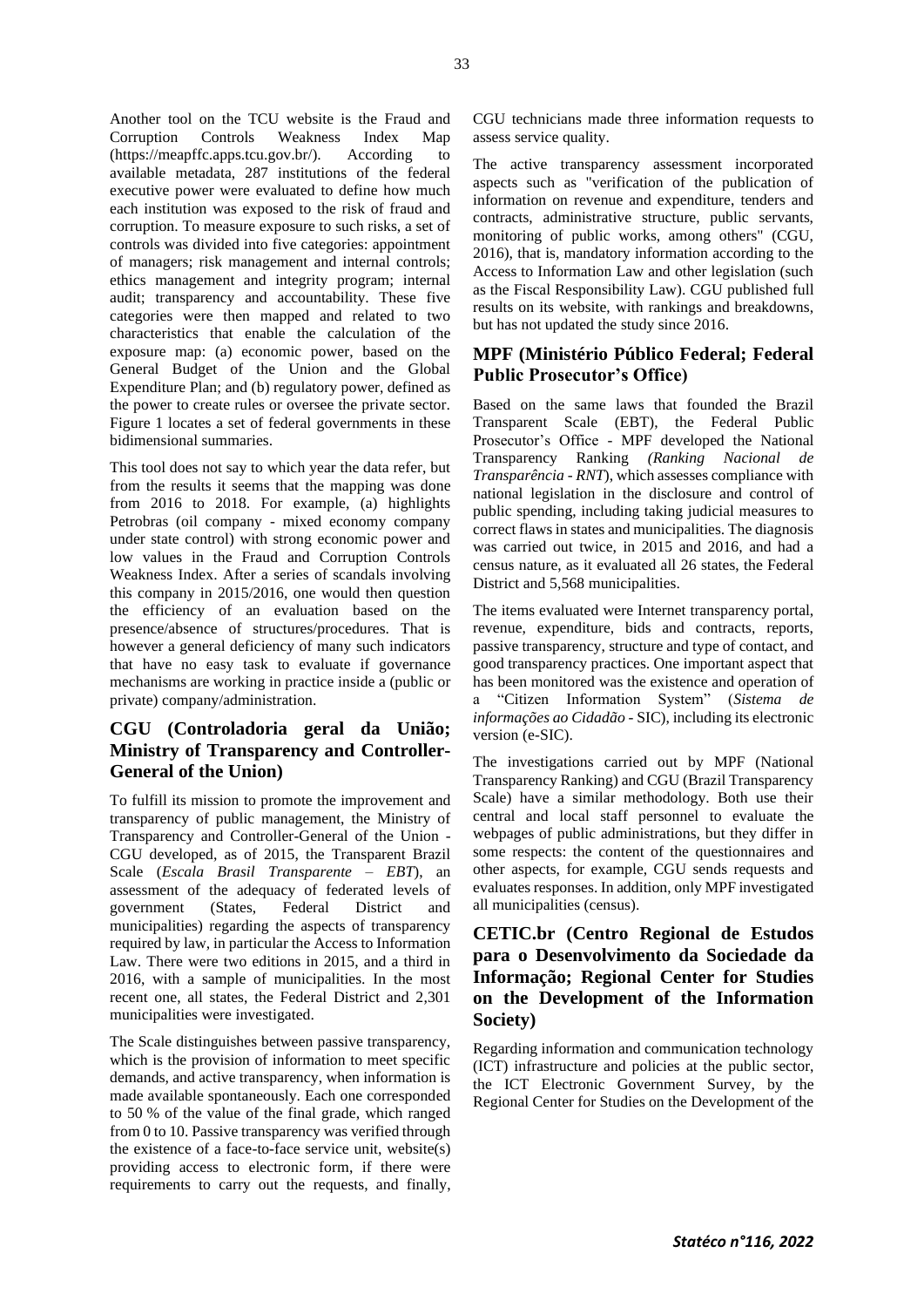Information Society - CETIC.br<sup>5</sup>, can be mentioned. The survey has been biannual since 2013. It had the institutional support by the Ministry of Planning and various federal agencies, such as IBGE and the Institute of Applied Economic Research - IPEA.

Through telephone interviews in CETIC.br surveys, various aspects of e-government have been investigated, in federal, state, and municipal bodies. The ICT Electronic Government Survey is conducted as a census of municipalities, states and the federal district since 2019. Response units also include a sample of other types of federal government entities, such as ministries, agencies, and the justice system. More details on methodology can be found on CGI.br (2020). At the time of writing this article, CETIC.br was collecting data related to 2021 and it was expected to keep investigating regularly. That is related to its self-sustainability and self-management. In addition, the ICT Household Survey<sup>6</sup> investigates access to egovernment services by the population annually since 2005.

#### **About data production**

To summarize the production of governance statistics in Brazil, we can comment that it is generally carried out in a decentralized manner through various federal authorities and some other entities, such as CETIC.br. This disarticulated system is subject to inefficiency in the allocation of resources and work, lack of coordination and a "silo culture", which is common in Brazilian public authorities.

In Brazil, governance indicators consist of structural indicators as well as some process ones. These are the result of studies produced by authorities on other government offices, with evaluation of administrative structures, websites, policies/laws, and, especially in the case of IBGE and CETIC.br, with structured questionnaires applied to public bodies of local (IBGE) and/or federal government (CETIC), responded by civil servants. Response units are public agencies as a whole or other units (e.g., secretariats within a state government).

Indicators in which the population is the unit of analysis are rare in Brazil. CETIC.br stands out notably, producing indicators related to e-government on the demand side. Except for aspects relating to user interaction with public services, at the level of individuals, the IBGE addresses governance tangentially and irregularly, as described in the next

section, which details the production of governance statistics by the official statistical office in Brazil.

# **IBGE main data sources on governance**

As said before, IBGE approaches governance (as a broad concept) with some statistical operations. The main one is the Survey of Basic Municipal Information - MUNIC, started in 1999 and applied annually, except for Demographic Census years<sup>7</sup>. Since 2012, the Survey of Basic State Information - ESTADIC has been reproducing the same investigation as MUNIC at the level of the states and the Federal District. Although there was no specific section or supplement with the name of governance before 2019, several themes concern governance statistics at the municipal and state level, such as:

• Human resources (personnel by sex, age, education, type of contract, people with disabilities, training, regularity of entrance exams, existence of quotas to ethnic groups, persons with disabilities, etc.). Gender and education level of heads of thematic areas have been investigated since the early 2000s. In 2018, the race of these professionals began to be investigated as well.

• Material resources, computerization.

• Resources for management (tax collection, real estate registration, incentive mechanisms, etc.).

•Electronic government (communication and information technology), infrastructure, types of services and information available on webpages, etc.

• Mechanisms for contacting the population, telephone, internet, etc.

• Councils, committees, consortia, and conferences on various themes of municipal and state action; issues related to gender policies, citizen participation mechanisms and horizontal federative integration – between municipalities / states – or vertical – including municipalities, states, and the Union.

• Transparency, implementation of the Access to Information Law, type of information made available, channels etc.

• Legislative instruments, funds, hiring advisors to implement policies and social/citizen control mechanisms, social participation mechanisms.

*<sup>5</sup> In addition, ICT infrastructure and policies are investigated in other CETIC.br surveys, applied to different types of establishments, public and private: ICT Health, ICT Culture etc. It is noteworthy that CETIC.br has all its production published in Portuguese and English [\(https://www.cetic.br/en\)](https://www.cetic.br/en) and a part in Spanish.*

*<sup>6</sup> Disclosure takes place through publications and indicator systems, and since 2018, microdata has been available free of charge to the public on the CETIC.br portal.*

*<sup>7</sup> Even if it was called "survey" from the beginning, the investigation was intended to be a census and, each year, has a response rate of about 99.9 %. Recent Brazilian demographic censuses took place in 2000, 2010 and is scheduled for 2022 (delayed due to the COVID-19 pandemic).*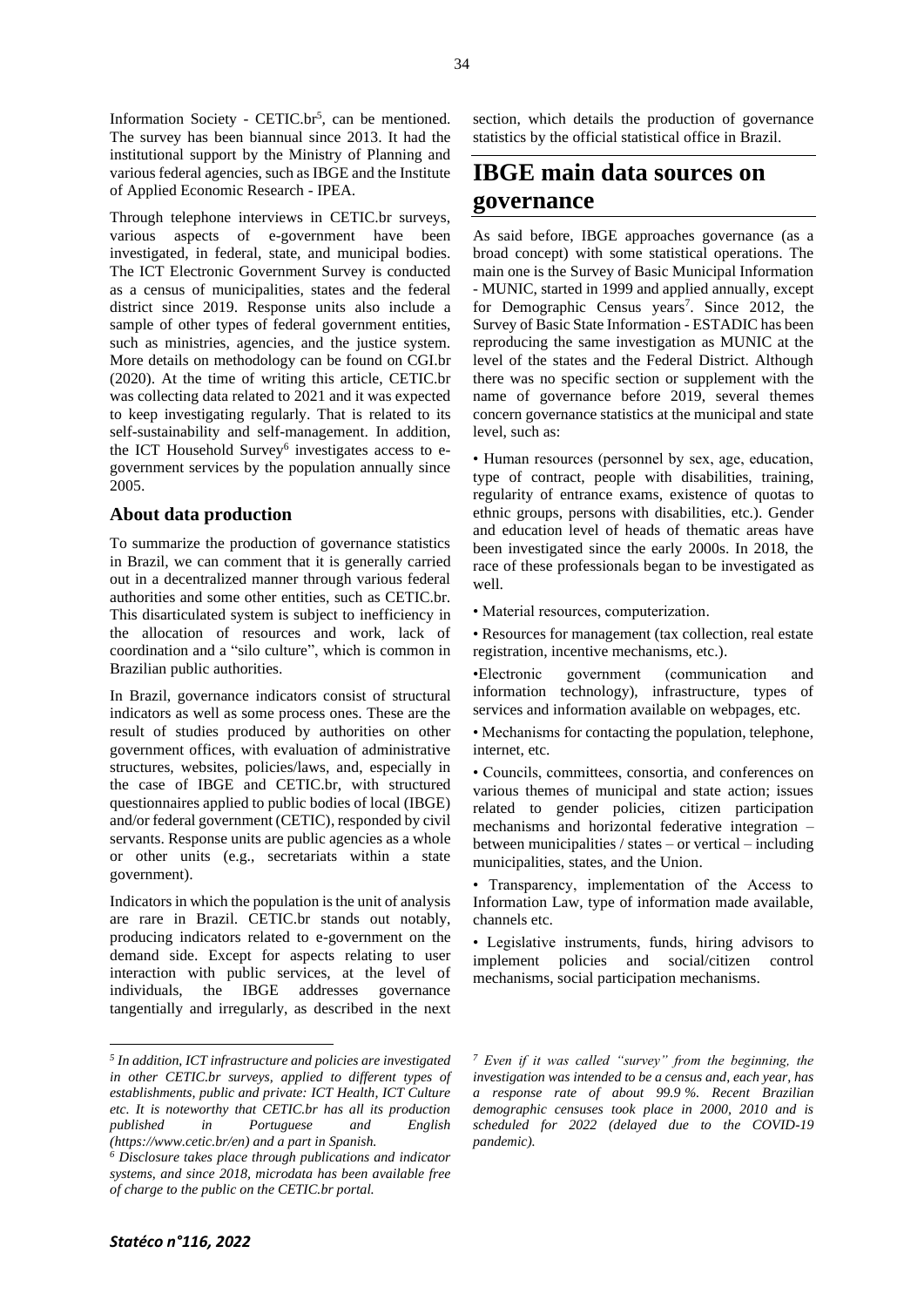• Human rights (human and material resources allocated, policies, funds, commissions etc.).

• Public security institutions and access to justice.

• "Governance", investigated in 2019, included questions about Internal control together with transparency (a theme that gained substance compared to previous investigations, when it was combined with other communication and information technology issues).<sup>8</sup>

All these themes concern dimensions identified with the effectiveness of administrations, the existence of an inclusive and transparent public service, with space for social/citizen control mechanisms, social participation, etc. In other words, they concern the governance of the public sector (in this case, municipal, state and district governments) and the evaluation of mechanisms for "good governance".

Since the 2010s, IBGE has tried to organize MUNIC and ESTADIC to rotate themes every four years, and has been successful, despite budgetary constraints. The budget of IBGE (a public foundation) is influenced by decisions of the ministry to which it is subordinate, currently the Ministry of Economy, and many investigations depend on cooperation agreements with other institutions that will then have a say on the investigation content and transfer funds to IBGE. Table 3 in annex shows the distribution of topics (themes) investigated in MUNIC (since 1999) and in ESTADIC (since 2012).

Regarding the methodology of these surveys, it is worth discussing the collection method. Until 2019, the surveys were carried out with a paper questionnaire, either applied by IBGE interviewers going to city halls and state executives or left for self-completion. This method varied according to the practicality perceived by each IBGE state division responsible for the data collection. The advantage of the paper questionnaire comes from the fact that the survey covers several themes in the same year, so the questionnaire could "travel" among the different administrative divisions. Challenges came from transport, typing, validation.

Since 2020, and accelerated by the pandemic, the collection method was changed to online questionnaires (Computer Aided Web Interview, CAWI). This method has always raised fears, due to the issue of non-response. Some small municipalities do not even have a landline. <sup>9</sup> Table 1 shows that, in 2021, 3,770 or 68 % of the municipalities had up to 20,000 inhabitants, concentrating 15 % of the population. In most cases, these municipalities have few resources and

administrative structure. Regional inequalities in Brazil are significant.

IBGE researchers responsible for the implementation and analysis of MUNIC and ESTADIC have the perception that these surveys are poorly under-used considering their potential (for monitoring government plans, policies, assessment of institutionalization levels of policies/themes, benchmark studies with comparison between federative entities, etc.). This situation is more a pity since the results are available in open data: the databases are available for free in xls/ods format on the IBGE website among other dissemination initiatives.

These Brazilian (establishment) surveys coincide with instruments existing in other Latin American countries. In Mexico, government censuses<sup>10</sup> started in 2009, with different contents, initially investigating justice and security sectors and then other governments offices. This investigation includes a set of statistics with the purpose of supporting the processes of design, implementation, monitoring and evaluation of government public policies. In Peru, the National Registry of Municipalities, established in law since 2001 (Peru, 2001), also investigates issues related to different policies in all the municipalities.

Besides 'government censuses', Mexico (INEGI) draws up a benchmark of the production of public sectors governance statistics. The research agenda includes 'social cohesion and delinquency prevention' (INEGI, 2015), 'quality and government impact' (INEGI, 2018a), 'Regulatory quality and government Impact on companies' (INEGI, 2017), 'victimization of companies (including corruption)' (INEGI, 2019). INEGI has also had an important role in the production of a manual about corruption surveys, coordinated by UNODC and UNDP.

Peru (INEI) also has a consistent production, regarding 'governance, citizenship perceptions, democracy and trust in institution' (INEI, 2018a), integrated inside a household survey about poverty and living conditions (Peru, 2018b); see Herrera et al., 2021, in this issue).

Concerning other IBGE data sources, it is worth exploring its household surveys. The National Household Sample Survey - PNAD was, between 1967 and 2015, the main source of socioeconomic data for Brazil. It was a face-to-face household cross-sectional multipurpose survey.<sup>11</sup> PNAD focused on the labor market but included as well specific modules (which varied year after year, since they were commissioned by different ministries, after technical agreements and resource transfers).

*<sup>8</sup> IBGE (2020a) and IBGE (2020b) publications explore the governance topic, along with communication and informatics (comparing with 2014 edition), respectively at the state and municipal level.*

*<sup>9</sup> The 2020 survey is under analysis (October 2021). Conversations with the responsible team indicated that there were no major non-response issues.*

*<sup>10</sup> Government censuses can be found on the INEGI website: <https://www.inegi.org.mx/datos/?ps=Programas>.*

*<sup>11</sup> It was collected in September of each year, with national coverage between 2004 and 2015, used Computer Aided Personal Interview - CAPI from 2007 and 2017. The last edition (2015) had a sample of about 150,000 households.*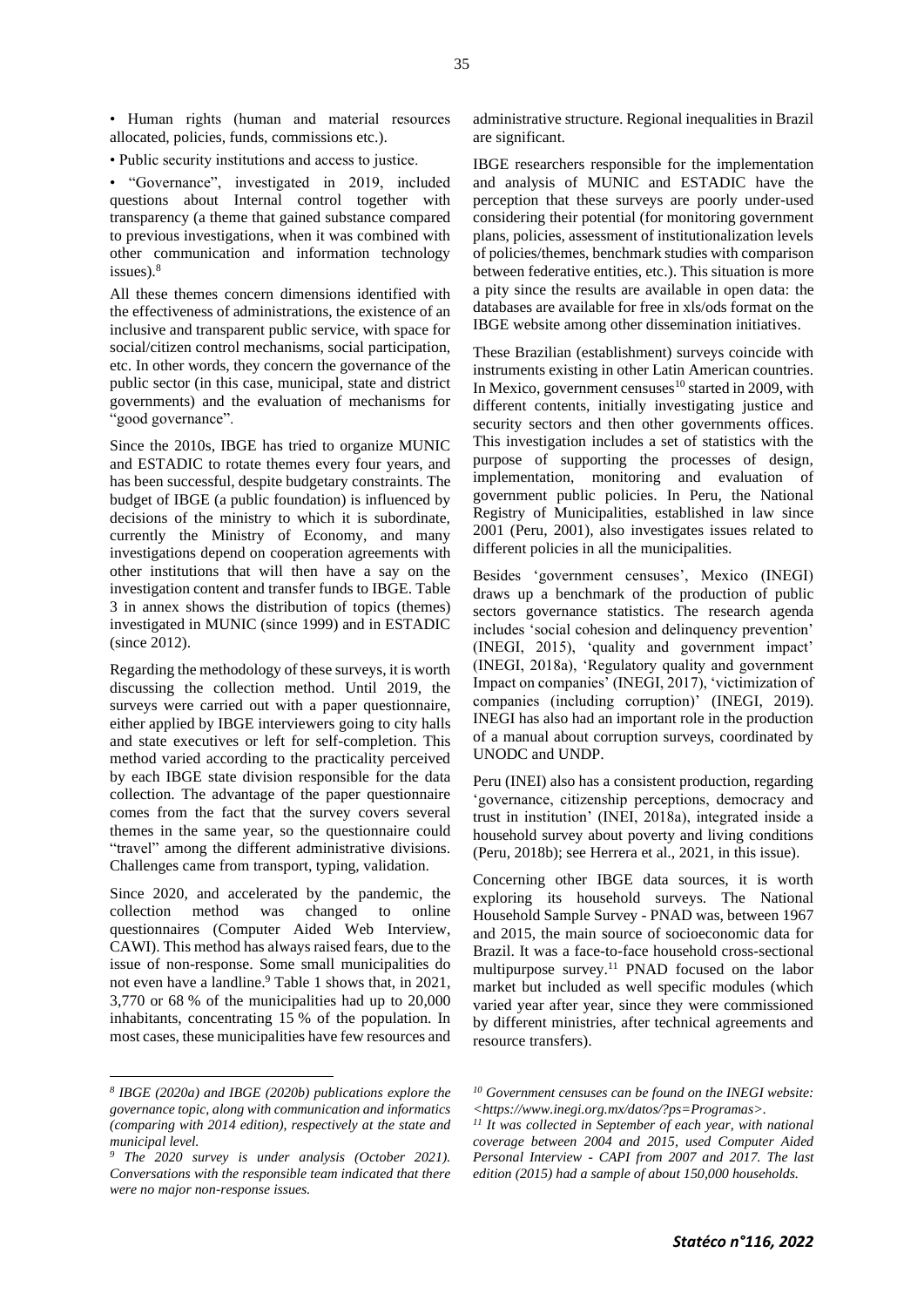| <b>Population strata</b>  | # of municipalities | % Total | population  | % Total |
|---------------------------|---------------------|---------|-------------|---------|
| 1 - up to $5000$          | 1,250               | 22 %    | 4,184,620   | 2 %     |
| $2 - 5001$ up to 10000    | 1,201               | 22 %    | 8,576,898   | 4 %     |
| 3 - 1 001 up to 20 000    | 1,319               | 24 %    | 18,861 814  | 9%      |
| $4 - 20001$ up to 50 000  | 1,120               | 20 %    | 34,172,858  | 16 %    |
| 5 - 50 001 up to 100 000  | 354                 | 6 %     | 24,498,937  | 11 %    |
| 6 - 100 001 up to 500 000 | 277                 | 5 %     | 54,999,084  | 26 %    |
| $7 - 500000$              | 49                  | 1 %     | 68,023,428  | 32 %    |
| Total                     | 5,570               | 100 %   | 213,317,639 | 100 %   |

| Table 1                       |  |
|-------------------------------|--|
| <b>Municipalities in 2021</b> |  |

*Source: Based on IBGE population estimates.*

*Note: Municipalities listed in the table include two districts, one federal (Brasília) and one state district (Fernando de Noronha).*

Since 2012, a new survey (Continuous PNAD) has started with a different logic. It is a survey under a rotating panel format, in which households respond 5 times, once per quarter, before leaving the sample.<sup>12</sup> This investigation replaced the PNAD (annual, national) and the Monthly Employment Survey (PME, 1980 – 2016) which covered only the 6 main metropolitan areas). Continuous PNAD provides national estimates with more geographic disaggregation than the previous PNAD and PME. Employment statistics are disclosed by moving quarters. The research also includes modules, investigated throughout the year, such as for housing, but also in specific quarters, such as education (2nd quarter) and ICT  $(4<sup>th</sup>$  quarter).

Inequalities of access to public services have been part of investigations in PNAD, Continuous PNAD and other surveys such the National Health Survey (PNS - 2013, 2019), fielded by IBGE in partnership with (and financed by) the Health Ministry. PNS is a necessary next step further (health was a module in PNAD in 1998, 2003 and 2008). The need for detailed information led to the implementation of a single purpose survey. PNS interviews can be longer than 1 hour.

Issues related to democracy, political participation, trust in institutions and civic engagement (themes closer to the core definition of governance) were investigated with PNAD in 1988 (close to the end of the dictatorial military regime in 1985) and never since.

Victimization has always been a sensitive and very relevant topic in Latin America, the area of the world with the highest homicide rates. This theme was investigated in PNAD modules in 1988 and 2009. For years, high turnover in ministerial departments and changing political priorities are among the reasons for difficult negotiations between IBGE and possible sponsors (Ministry of Justice, Justice National Council, etc.). In contrast, a new victimization (and access to justice) module is commissioned by the Ministry of Justice and has been fielded with Continuous PNAD in 2021 and should be repeated in 2022 and onwards.

Modules regarding Information Communication Technology (ICT) in PNAD (2003, 2008, 2013) and in the Continuous PNAD (annually since 2016), commissioned by the Ministry of Communications, have been linked mainly to infrastructure issues (existence of ICT equipment at the households, access to cabling, etc.). The population's access to egovernment services was investigated only in 2003 and 2008. As stated, investigations concerning the main dimensions of governance, as defined in the Praia Group Handbook (2020), with persons or households as collection units are somewhat rare in Brazil. More details about perspectives will be mentioned in the closing remarks. Table 2 summarizes the main IBGE governance data sources at the household level.

*completion of this text (Oct. 2021), but with the prospect of returning to face-to-face format at the end of the pandemics. Microdata is available for free download on the IBGE website.*

*<sup>12</sup> Continuous PNAD has a higher spread of the sample than the annual PNAD and investigates about 900,000 households per year. In 2020, it was hurriedly transferred to telephone data collection. Was still in this format at the time of*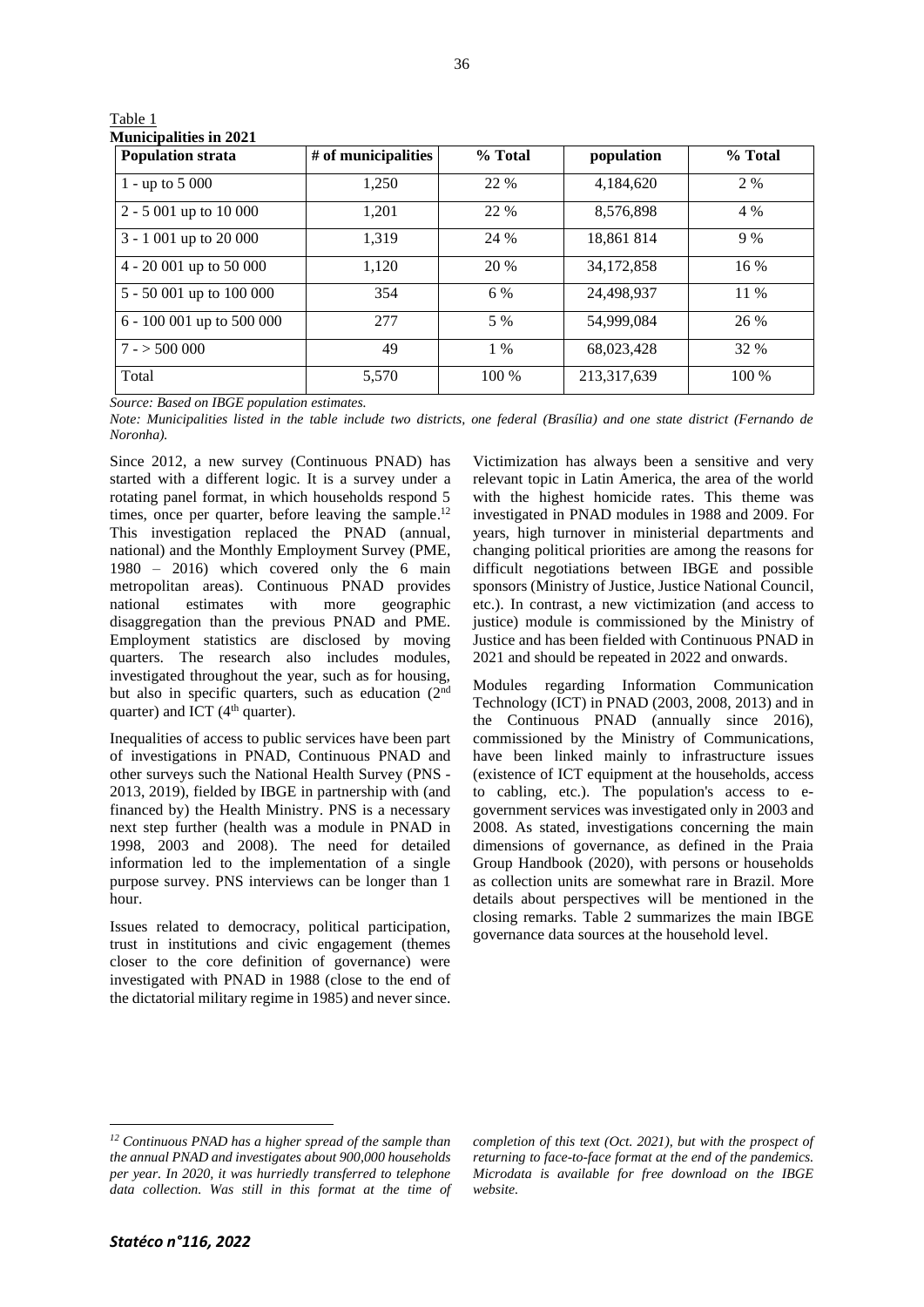| Table 2                                                    |  |  |
|------------------------------------------------------------|--|--|
| <b>IBGE</b> governance data sources at the household level |  |  |
|                                                            |  |  |

| Themes related to       |             | Year |                       |                  |             |            |      |      |      |                                     |      |              |              |  |
|-------------------------|-------------|------|-----------------------|------------------|-------------|------------|------|------|------|-------------------------------------|------|--------------|--------------|--|
| governance statistics   | 1988        | 1998 | 2003                  | 2008             | 2009        | 2013       | 2016 | 2017 | 2018 | 2019                                | 2020 | 2021         | 2022 (est.)  |  |
| Political Participation | <b>PNAD</b> |      |                       |                  |             |            |      |      |      |                                     |      |              |              |  |
| <b>ICT</b>              |             |      |                       | <b>PNAD PNAD</b> |             |            |      |      |      | <b>PNAD PNADC PNADC PNADC PNADC</b> |      |              | <b>PNADC</b> |  |
| $ ICT + e-gover$ ment   |             |      | <b>PNAD</b>           | <b>PNAD</b>      |             |            |      |      |      |                                     |      |              |              |  |
| Access to justice       | <b>PNAD</b> |      |                       |                  | <b>PNAD</b> |            |      |      |      |                                     |      |              | <b>PNADC</b> |  |
| <b>Victimization</b>    |             |      |                       |                  | <b>PNAD</b> |            |      |      |      |                                     |      | <b>PNADC</b> | <b>PNADC</b> |  |
| Health (1)              |             |      | <b>PNAD PNAD PNAD</b> |                  |             | <b>PNS</b> |      |      |      | <b>PNS</b>                          |      |              |              |  |

*Source: IBGE household surveys. Details available in www.ibge.gov.br.*

*Note: PNAD - National Household Sample Survey; PNADC - Continuous National Household Sample Survey; 2022 investigation agenda is estimated. (1) Includes access to services and experience of discrimination.*

# **Approaches of transparency at the municipal level**

After having explored governance data sources from different producers (section 1) and from IBGE (section 2), here is an example of a study that uses transparency data at municipal level.

Transparency (part of the openness dimension) is one of the main dimensions of governance and probably that with most data available in Brazil. This section retrieves then part of a previous analysis (Athias, 2018), which illustrates the possibility of combining different data sources. Here we try to pinpoint regularities and again additional insights from the data (triangulation logic).<sup>13</sup> The exercise was based on four indexes, created by the author using surveys questions from four data sources<sup>14</sup>:

1. *Survey of Basic Municipal Information* - MUNIC - 2014 edition (IBGE, 2015): responses from municipal executives if there were services (e.g., access to documents and forms, debt clearance certificates, etc.) and various other information published on the municipality website, such as expenditures, bidding procedures, etc.

2. *ICT Electronic Government survey* - 2015 edition (CGI.br, 2016): responses by the municipal executive to questions such as: Does the local government's website provide information on its organizational structure, such as an organizational chart and the names of the people responsible for areas, departments or sectors? Does the local government's website provide services that allow users to obtain electronic invoices? Does the local government's website provide services

that allow users to schedule appointments, consultations, and services, among others?

3. *National Transparency Ranking* (RNT), 2nd edition (MPF, 2016): forms filled by MPF staff related to the municipal government websites or transparency portals with responses to questions such as: does the organization provide information about transparency on the Internet? Does the website contain research tools that allow access to information? Is there information about revenue in the last six months, including the nature of revenue, predicted amount and amount collected?

4. *Brazil Transparency Scale* (EBT), 3rd edition (CGU, 2016): the Investigation included evaluations of websites and transparency systems along with requests for information. It encompassed questions such as: Were the [transparency] regulations available on the organization's website? Has the organization regulated the Access to Information Law? Has it regulated the creation of a citizen information services (SIC)?

All four indexes were a sum of positive responses to the existence of the above-mentioned transparency mechanisms. As for results, Figure 2 shows a territorial distribution of transparency levels in the four investigations (unit of analysis is the municipal executive branch). The North and Northeast regions of Brazil are the ones with the lowest standard of living, showing lower transparency levels in rankings. The most relevant segmentation regarding levels of transparency of the municipalities is however constructed with population size of the municipalities. The larger municipalities are more structured with instruments related to transparency.

*<sup>13</sup> In addition to what was explored here, the source study evaluated the evolution of services offered in municipal executive websites from 2006 and 2014 and tested "the hypothesis that longer time since the implementation of complex services on the websites of the municipalities would be positively correlated with greater commitment to ICTbased transparency in recent years. To test this hypothesis, the number of services reported by the municipalities in 2006, 2009, 2012, and 2014 (according to the MUNIC) was crossreferenced with the RNT assessment about municipalities* 

*websites in 2016, based on the questions: "10. Does the page allow citizens to request information in electronic format (e-SIC)?" and "11. Does it allow citizens to follow upon requests?". As for results "the presence of additional services on their websites impacted the likelihood of municipalities answering 'yes' to questions 10 and 11…" in most comparisons (Athias, 2018: 207-8). See as well IBGE (2020b).*

*<sup>14</sup> The detailed listing of items can be found at Athias (2018): 209-2012.*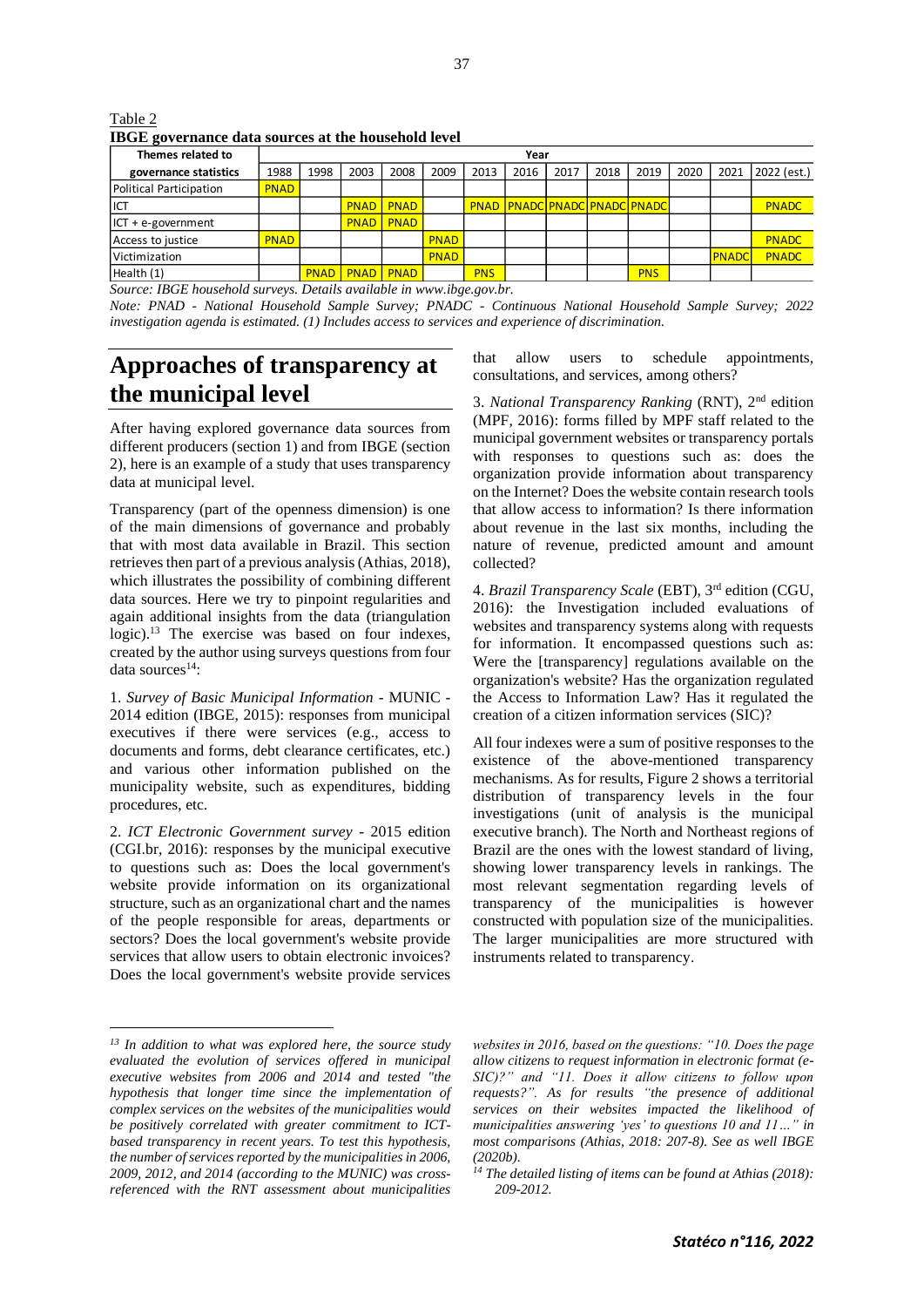| Brazil, macroregions, and population<br>size of municipalities |                                | <b>Munic 2014</b><br>Index | <b>ICT</b><br><b>Electronic</b><br>Government<br><b>2015 Index</b> | <b>RNT 2016</b><br>Index<br>(2nd edition) | EBT 2016<br>Index<br>(3rd edition) |  |  |
|----------------------------------------------------------------|--------------------------------|----------------------------|--------------------------------------------------------------------|-------------------------------------------|------------------------------------|--|--|
|                                                                | Up to 10,000 inhabitants       | 33.8                       | 35.2                                                               | 55.0                                      | 37.4                               |  |  |
|                                                                | 10,001 to 100,000 inhabitants  | 39.1                       | 45.0                                                               | 54.4                                      | 39.2                               |  |  |
| <b>BRAZIL</b>                                                  | 1100,000 to 500,00 inhabitants | 57.9                       | 72.7                                                               | 70.7                                      | 55.0                               |  |  |
|                                                                | More than 500,000 inhabitants  | 67.6                       | 75.6                                                               | 76.8                                      | 85.8                               |  |  |
|                                                                | Total                          | 37.9                       | 42.2                                                               | 55.6                                      | 39.4                               |  |  |
|                                                                | Up to 10,000 inhabitants       | 26.4                       | 30.3                                                               | 40.9                                      | 35.5                               |  |  |
|                                                                | 10,001 to 100,000 inhabitants  | 24.4                       | 29.5                                                               | 35.8                                      | 23.0                               |  |  |
| <b>NORTH</b>                                                   | 100,001 to 500,00 inhabitants  | 46.1                       | 60.5                                                               | 65.0                                      | 47.2                               |  |  |
|                                                                | More than 500,000 inhabitants  | 64.1                       | 66.7                                                               | 53.8                                      | 87.5                               |  |  |
|                                                                | Total                          | 26.5                       | 31.6                                                               | 39.2                                      | 28.9                               |  |  |
|                                                                | Up to 10,000 inhabitants       | 22.6                       | 26.6                                                               | 43.6                                      | 35.7                               |  |  |
|                                                                | 10,001 to 100,000 inhabitants  | 32.0                       | 37.4                                                               | 47.0                                      | 35.4                               |  |  |
| <b>NORTHEAST</b>                                               | 100,001 to 500,00 inhabitants  | 53.9                       | 63.8                                                               | 62.8                                      | 47.2                               |  |  |
|                                                                | More than 500,000 inhabitants  | 64.0                       | 69.7                                                               | 81.4                                      | 91.7                               |  |  |
|                                                                | Total                          | 29.8                       | 34.8                                                               | 46.5                                      | 36.1                               |  |  |
|                                                                | Up to 10,000 inhabitants       | 31.0                       | 28.9                                                               | 47.9                                      | 26.0                               |  |  |
|                                                                | 10,000 to 100,000 inhabitants  | 43.4                       | 48.5                                                               | 57.3                                      | 39.9                               |  |  |
| SOUTHEAST                                                      | 100,000 to 500,00 inhabitants  | 59.2                       | 75.7                                                               | 70.6                                      | 58.9                               |  |  |
|                                                                | More than 500,000 inhabitants  | 68.5                       | 81.7                                                               | 78.8                                      | 78.7                               |  |  |
|                                                                | Total                          | 39.3                       | 41.9                                                               | 54.3                                      | 35.3                               |  |  |
|                                                                | Up to 10,000 inhabitants       | 46.0                       | 47.2                                                               | 74.6                                      | 52.3                               |  |  |
|                                                                | 10,001 to 100,000 inhabitants  | 54.0                       | 64.9                                                               | 76.9                                      | 52.9                               |  |  |
| <b>SOUTH</b>                                                   | 100,001 to 500,00 inhabitants  | 63.0                       | 78.5                                                               | 83.5                                      | 62.3                               |  |  |
|                                                                | More than 500,000 inhabitants  | 79.3                       | 85.4                                                               | 97.5                                      | 89.6                               |  |  |
|                                                                | Total                          | 49.8                       | 55.2                                                               | 75.9                                      | 53.0                               |  |  |
|                                                                | Up to 10,000 inhabitants       | 38.8                       | 44.4                                                               | 57.3                                      | 38.0                               |  |  |
|                                                                | 10,001 to 100,000 inhabitants  | 49.4                       | 53.4                                                               | 61.0                                      | 49.3                               |  |  |
| <b>CENTER-WEST</b>                                             | 100,001 to 500,00 inhabitants  | 61.6                       | 79.2                                                               | 65.9                                      | 39.6                               |  |  |
|                                                                | More than 500,000 inhabitants  | 65.2                       | 60.4                                                               | 57.5                                      | 85.0                               |  |  |
|                                                                | Total                          | 44.4                       | 49.4                                                               | 59.2                                      | 43.6                               |  |  |

#### Figure 2 **Mean value of indexes based on surveys about transparency, by region and population size of municipalities (2014-2016)**

*Source: Athias (2018): 206.*

*Notes: 1. Because of the different number of questions used to build each index, they were normalized to 100 to allow for comparison; 2. Color scale defined in each column. 3. Based on Survey of Basic Municipal Information - MUNIC (IBGE, 2015); ICT Electronic Government survey 2015 (CGI.br, 2016); National Transparency Ranking (Ranking Nacional de Transparência - RNT), 2nd edition (MPF, 2016); and Brazil Transparency Scale (Escala Brasil Transparente - EBT), 3rd edition (CGU, 2016).*

Beyond differences of questions, other challenges to the comparison can be highlighted. First, there were methodological differences (some already pointed out in sections 1 and 2), such as the fact that some sources are the census and others are based on a sample of municipalities. Secondly, CETIC.br considers that municipalities are respondents under imperatives of confidentiality, sharing only aggregate data, not even with a cooperation agreement and guarantee of confidentiality with IBGE, which was negotiated at the time of the disclosure of the ICT Gov 2017 survey

results. Data matching at the individual level (municipality by municipality) was then impossible.

In addition to the methodological differences and diverse understandings of confidentiality, the exercise shown above presented an additional difficulty. CGU data did not include municipality codes produced by the official Brazilian statistical office (IBGE). To better explore the data (merge databases) it was then necessary to edit the names of the municipalities and cope with related difficulties (names with spaces, accents, apostrophes, municipalities that have changed their names over time etc.).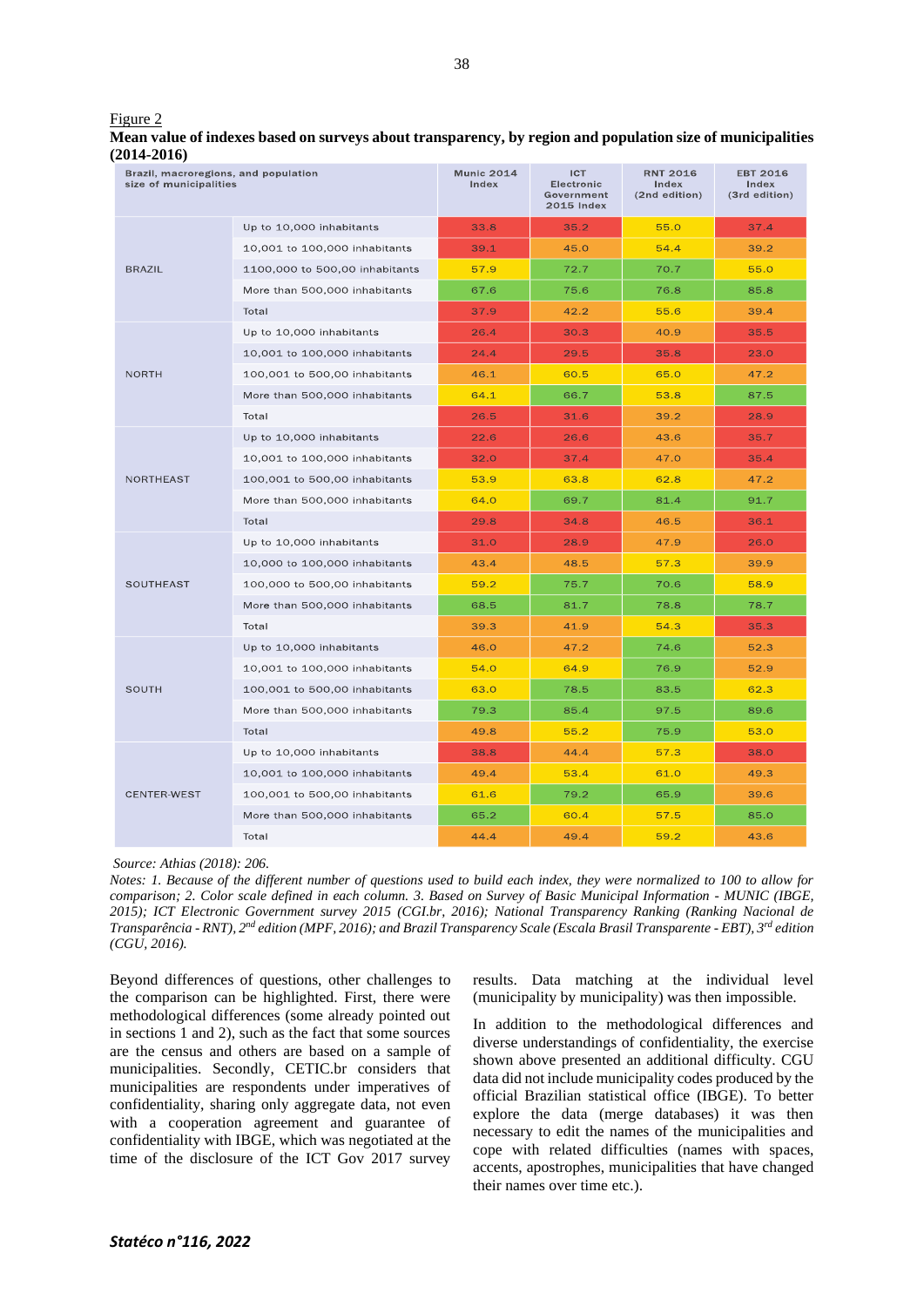# **Final considerations**

In this article we present some data sources and efforts related to the production of governance statistics in Brazil, both by the official statistics agency, IBGE, and other public administrations, all linked to investigation and control purposes or the mapping of ICT in Brazil.

IBGE has a consistent production, especially on issues related to the capacity (resources, policies, etc.) of states and municipalities to fulfill their missions (MUNIC and ESTADIC surveys). Household surveys have been investigating governance issues only marginally and irregularly, mostly about inequalities of access to public services. IBGE company surveys regularly collect a series of information, but in many cases the respondent is an external accountant. That means a challenge to the investigation of issues related to practices (management, for example) for which only the top management or the company's human resources department could properly report.

The theme of victimization of companies due to corruption (important for the monitoring of target 16.5 of the SDGs) then collides with the current structure of investigations. To advance on this research agenda, it will be necessary to innovate in terms of the structure of the surveys, with investment and tests. The production of indicators related to the connection between citizens and public services (and their quality) is also part of IBGE's production, but it depends on agreements with Ministries (therefore political decisions) to finance the statistical operations.

In relation to other producers mentioned (CGU, MPF and TCU), there has been no recent update (since 2016 or 2018) of the studies. Specific study would be necessary, but the situation may be linked to the fact that Brazil went through its worst economic crisis in 2015 and 2016, with a slow and insufficient recovery since then. The crisis coincided with the impeachment of President Dilma Roussef (August 2016), followed by governments with high top management turnover and fiscal austerity.

Collaboration and standardization in the Brazilian statistical system could be fostered with the update of the main statistical laws (from the 1970s). Problems of data sharing are one of the major challenges, which lead to inefficiency and reengineering. One can also mention the need to invest more in promoting meetings, seminars, training of data producers to adapt them to statistical purposes, to facilitate the merging of database, etc.

The exercise of bringing together four data sources that address transparency at the municipal level disclosed some of the difficulties faced by researchers due to the lack of standardization. At the same time, results showed consistency in the approach, as the most populous municipalities have a more developed administrative structure and a structure of websites including services for e-government transactions and transparency portals (some evolving as open data projects) along with other transparency mechanisms.

In Brazil there is clearly a "lack of governance" regarding governance statistics, i.e., there is no institutional structure to orchestrate the data / indicator production. The official statistical body has a proactive role, but is faced with budgetary and personnel limitations, which make it difficult to build a comprehensive and regular research agenda.

Inter-institutional initiatives have historically brought results: surveys, studies, training of civil servants, compilation of statistics and publications, but they suffer from staff turnover and, with exceptions (e.g., ENCCLA - National Anti-Corruption and Money Laundering Strategy), do not usually reach a "critical mass" necessary to institutionalize themselves. At the same time, the participation of some organizations in international forums and the requests made in these forums and expressed by the international system also lead to data collection and/or the production of studies, however without guarantee of continuity.

In terms of new research fronts, the agenda related to companies' victimization (including by corruption) may be promising avenues due to the interest of employers' associations. External financing has been one important driver to innovation in the Brazilian Statistical System. Regarding perceptions (especially the trust dimension), there is still a long way to go, which may be accelerated if Brazil moves on in the project of integrating the OECD. In October 2021, this country had adhered to about 40 % of instruments<sup>15</sup>.

*[internacionais/o-que-fazemos/temas-prioritarios/acordos](http://www.portaldaindustria.com.br/cni/canais/assuntos-internacionais/o-que-fazemos/temas-prioritarios/acordos-comerciais/ocde-e-a-industria-brasileira/)[comerciais/ocde-e-a-industria-brasileira/](http://www.portaldaindustria.com.br/cni/canais/assuntos-internacionais/o-que-fazemos/temas-prioritarios/acordos-comerciais/ocde-e-a-industria-brasileira/)*

*<sup>15</sup> Cf. the Brazilian National Confederation of Industries panel to monitor Brazil's adherence to OECD instruments. [http://www.portaldaindustria.com.br/cni/canais/assuntos-](http://www.portaldaindustria.com.br/cni/canais/assuntos-internacionais/o-que-fazemos/temas-prioritarios/acordos-comerciais/ocde-e-a-industria-brasileira/)*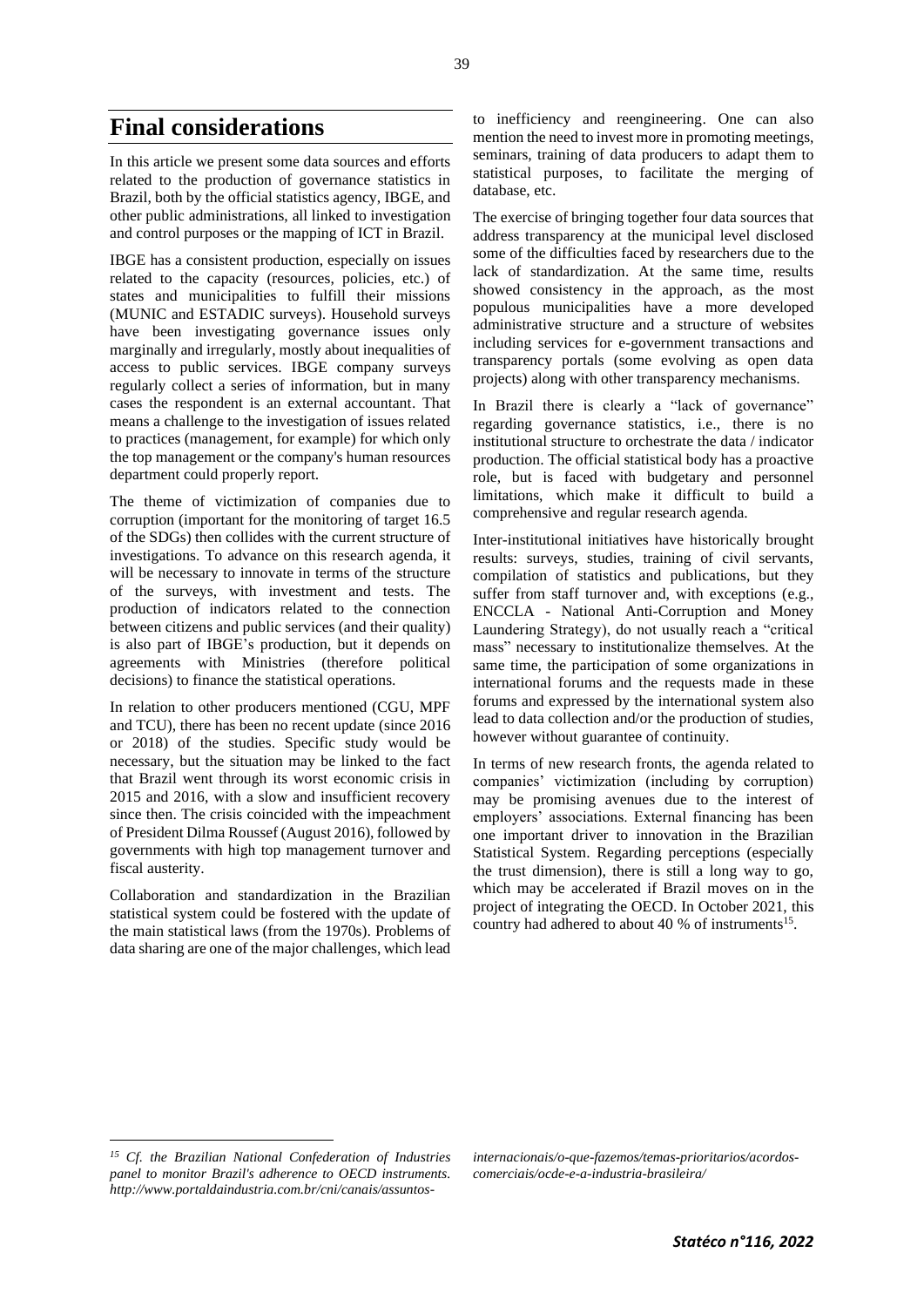**Athias L. (2018),** *Governance, transparency and ICT use in municipal administration. In: CGI.br - Brazilian Internet Steering Committee (2018). Survey on the use of information and communication technologies in the Brazilian public sector: ICT Electronic Government 2017*. São Paulo: CGI.br.

**Athias L. and Botelho L. (org.) (2019),** *Panorama nacional e internacional da produção de indicadores sociais: estatísticas de governança*. Rio de Janeiro: IBGE, 125 p.

**CGI.br - Brazilian Internet Steering Committee (2016),** *Survey on the use of information and communication technologies in the Brazilian public sector: ICT Electronic Government 2015*. São Paulo: CGI.br.

**CGI.br - Brazilian Internet Steering Committee (2018),** *Survey on the use of information and communication technologies in the Brazilian public sector: ICT Electronic Government 2017*. São Paulo: CGI.br.

**CGI.br - Brazilian Internet Steering Committee (2020),** *Survey on the use of information and communication technologies in the Brazilian public sector: ICT Electronic Government 2019*. São Paulo: CGI.br.

**CGU - Ministry of Transparency and Controller-General of the Union (2016),** *Escala Brasil transparente – EBT 3.0*. Brasília: CGU.

**IBGE - Brazilian Institute of Geography and Statistics (2015**), *Perfil dos estados e dos municípios brasileiros: 2014*.

**IBGE - Brazilian Institute of Geography and Statistics (2020a),** *Perfil dos estados brasileiros: 2019*.

**IBGE - Brazilian Institute of Geography and Statistics (2020b),** *Perfil dos municípios brasileiros: 2019*.

**INEGI (2015),** *Encuesta de Cohesión Social para la Prevención de la Violencia y la Delincuencia (ECOPRED),* Aguascalientes México : Instituto Nacional de Estadística y Geografía – Inegi.

**INEGI (2017),** *Encuesta Nacional de Calidad Regulatoria e Impacto Gubernamental de Empresas (ENCRIGE),*  Aguascalientes, México : Instituto Nacional de Estadística y Geografía – Inegi.

**INEGI (2018a),** *Encuesta Nacional de Calidad e Impacto Gubernamental (ENCIG),* Aguascalientes, México : Instituto Nacional de Estadística y Geografía – Inegi.

**INEGI (2018b),** *Encueta Nacional de Victimización y Percepción sobre Seguridad Pública (ENVIPE),*  Aguascalientes, México : Instituto Nacional de Estadística y Geografía – Inegi.

**INEGI (2019),** *Encuesta Nacional de Victimización de Empresas (ENVE),* Aguascalientes, México : Instituto Nacional de Estadística y Geografía – Inegi.

**INEI (2017),** *Indicadores de gestión municipal 2017*, Lima: Instituto Nacional de Estadística e Informática – INEI.

**INEI (2018a),** *Ficha técnica: Encuesta Nacional de Hogares sobre Condiciones de Vida y Pobreza 2018*, Lima: Instituto Nacional de Estadística e Informática – INEI.

**INEI (2018b),** *Percepción ciudadana sobre gobernabilidad, democracia y confianza en las instituciones*, Informe técnico No1, Lima: Instituto Nacional de Estadística e Informática – INEI.

**MPF - Federal Public Prosecutor's Office (2016)**, *Ranking nacional de transparência – RNT – 2nd evaluation*.

**Perú (2001),** Ley n. 27.563. Ley que autoriza la creación del registro nacional de municipalidades. Lima: Congreso de la República.

**PRAIA GROUP ON GOVERNANCE STATISTICS (2020),** *Handbook on governance statistics*.

**TCU - Federal Court of Accounts (2013),** *Referencial básico de governança aplicável a órgãos e entidades da administração pública e ações indutoras de melhoria*. Brasília: TCU.

**UNODC (2018),** *Manual on corruption surveys*.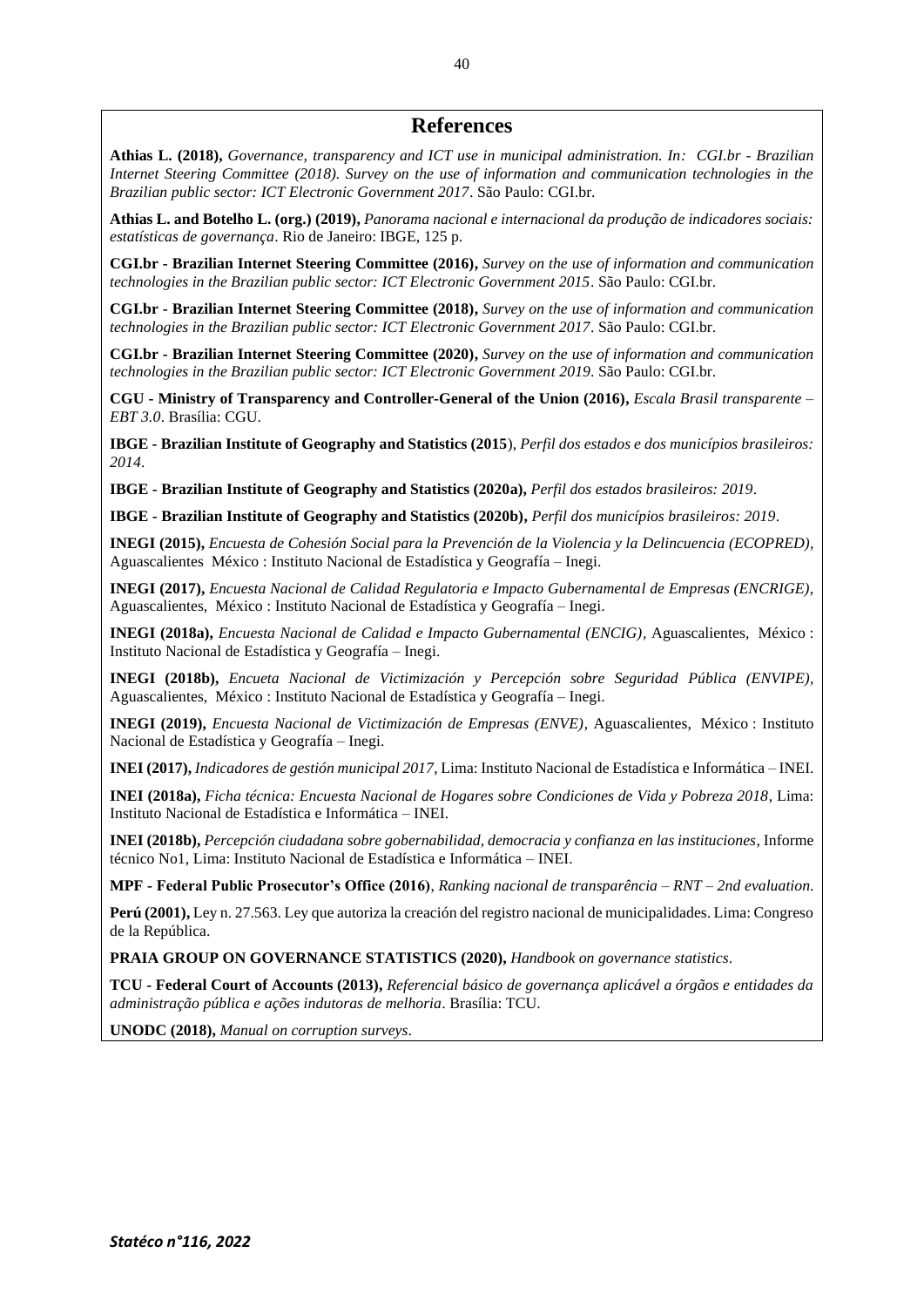# **ANNEX**

Table 3

## Topics investigated in MUNIC and ESTADIC surveys - 1999-2021

| Topics investigated in questionnaire sections         |      | 1999 2001 2002 2004 2005 2006 2008 2009 2011 2012 2013 2014 2015 2016 2017 2018 2019 2020 |      |  |                               |  |      |   |    |                     |   |      |                |   |   | 2021           |
|-------------------------------------------------------|------|-------------------------------------------------------------------------------------------|------|--|-------------------------------|--|------|---|----|---------------------|---|------|----------------|---|---|----------------|
| MDG Agenda                                            |      |                                                                                           |      |  |                               |  |      |   |    |                     |   |      |                |   |   |                |
| Agriculture                                           |      |                                                                                           |      |  |                               |  |      |   |    |                     |   | E    |                |   | E |                |
| Interinstitutional articulations                      |      |                                                                                           |      |  |                               |  |      |   |    |                     |   |      |                |   |   |                |
| Social assistance                                     |      |                                                                                           |      |  |                               |  |      | Ε |    |                     |   |      | E              |   |   |                |
| Science and technology                                |      |                                                                                           |      |  |                               |  |      |   |    |                     |   |      |                |   |   |                |
| Communication and IT                                  |      |                                                                                           |      |  |                               |  |      |   | Ε  |                     |   |      |                | E |   |                |
| Municipal/state councils and Funds                    |      |                                                                                           |      |  |                               |  | E    |   |    |                     |   |      |                |   |   |                |
| International cooperation                             |      |                                                                                           |      |  |                               |  |      |   |    |                     |   |      |                |   |   |                |
| Culture                                               |      |                                                                                           |      |  |                               |  |      |   |    |                     |   |      | E              |   |   | E              |
| Human rights                                          |      |                                                                                           |      |  |                               |  | E    |   | E  |                     |   |      |                | E |   |                |
| Education                                             |      |                                                                                           |      |  |                               |  |      |   | Ε  |                     |   |      | E              |   |   | E              |
| Sport                                                 |      |                                                                                           |      |  |                               |  |      |   |    |                     |   |      |                |   |   | $\overline{E}$ |
| Risk Management and Disaster Response                 |      |                                                                                           |      |  |                               |  |      |   |    |                     |   | Ε    |                |   | Ē |                |
| Governance                                            |      |                                                                                           |      |  |                               |  |      |   |    |                     |   |      |                | E |   |                |
| Housing                                               |      |                                                                                           |      |  |                               |  |      |   |    |                     |   | E    |                |   | E |                |
| Productive inclusion                                  |      |                                                                                           |      |  |                               |  | E    | E | E  |                     |   |      | E              |   |   |                |
| Legislation and planning instruments                  |      |                                                                                           |      |  |                               |  |      |   |    |                     |   |      |                |   |   | E              |
| Environment                                           |      |                                                                                           |      |  |                               |  |      | Ε |    |                     |   | Ε    |                |   | Ε |                |
| Mayor/governor profile                                |      |                                                                                           |      |  |                               |  |      |   |    |                     |   | Ē    |                |   |   | E              |
| Gender policy                                         |      |                                                                                           |      |  |                               |  | E    | Ε |    |                     |   |      | Ē              |   |   |                |
| Human resources (employment relationship)             |      |                                                                                           |      |  |                               |  |      | E |    |                     |   | E    |                | E | E | E              |
| Human resources (employment relationship x education) |      |                                                                                           |      |  |                               |  | E    |   | E  |                     |   |      | E              |   |   |                |
| Management Resources                                  |      |                                                                                           |      |  |                               |  |      |   |    |                     |   |      |                |   |   |                |
| Sanitation                                            |      |                                                                                           |      |  |                               |  |      |   |    |                     |   |      |                |   |   |                |
| Health                                                |      |                                                                                           |      |  |                               |  |      | Ε |    |                     |   |      | Ε              |   |   | E.             |
| Food safety                                           |      |                                                                                           |      |  |                               |  | E    | Ε |    |                     |   |      | Ē              |   |   |                |
| Public security                                       |      |                                                                                           |      |  |                               |  |      |   | E. |                     |   |      |                | E |   |                |
| Outsourcing and computerization                       |      |                                                                                           |      |  |                               |  |      |   |    |                     |   |      |                |   |   |                |
| Labor and income                                      |      |                                                                                           |      |  |                               |  |      |   |    |                     |   |      |                |   |   |                |
| Transport                                             |      |                                                                                           |      |  |                               |  |      |   |    |                     |   | Ε    |                |   | E |                |
| Health surveillance                                   |      |                                                                                           |      |  |                               |  |      |   |    |                     |   |      |                |   |   |                |
| Migration Management Instruments                      |      |                                                                                           |      |  |                               |  |      |   |    |                     |   |      |                |   |   |                |
| Confronting birth under-registration                  |      |                                                                                           |      |  |                               |  |      |   |    |                     |   |      |                |   |   |                |
| <b>COVID</b>                                          |      |                                                                                           |      |  |                               |  |      |   |    |                     |   |      |                |   | E | E              |
| Topis investigated in detailed supplements            | 1999 | 2001                                                                                      | 2002 |  | 2004 2005 2006 2008 2009 2011 |  | 2012 |   |    | 2013 2014 2015 2016 |   | 2017 | 2018 2019 2019 |   |   | 2019           |
| Social assistance                                     |      |                                                                                           |      |  |                               |  | Е    |   |    |                     |   |      |                |   |   |                |
| Culture                                               |      |                                                                                           |      |  |                               |  |      |   | E  |                     |   |      |                |   |   |                |
| Sports                                                |      |                                                                                           |      |  |                               |  |      |   |    |                     | E |      |                |   |   |                |
| Public finances                                       |      |                                                                                           |      |  |                               |  |      |   |    |                     |   |      |                |   |   |                |
| Legislative power                                     |      |                                                                                           |      |  |                               |  |      |   |    |                     |   |      |                |   |   |                |
| Environment                                           |      |                                                                                           |      |  |                               |  |      |   |    |                     |   |      |                |   |   |                |
| Sanitation                                            |      |                                                                                           |      |  |                               |  |      |   |    |                     |   |      |                |   |   |                |
|                                                       |      |                                                                                           |      |  |                               |  |      |   |    |                     |   |      |                |   |   |                |

Note: Marked fields indicate the years in which the themes were investigated by MUNIC, while those marked with the letter "E" by ESTADIC. Sources: 1. IBGE, Basic Municipal Information Survey 1999/2021 and Basic State Information Survey 2012/2021.